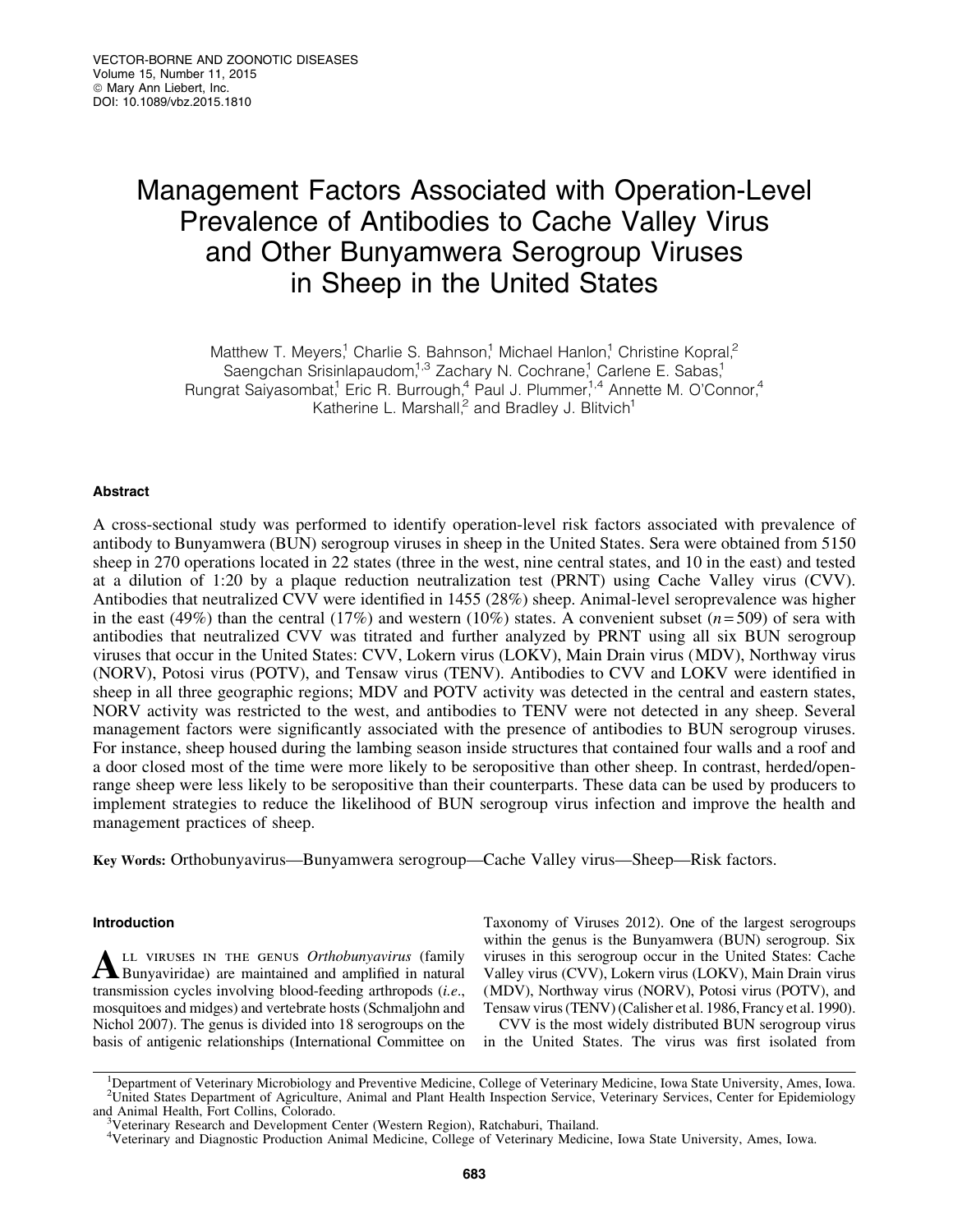mosquitoes in Utah in 1956 and has since been detected across most of the nation as well as parts of Canada and Mexico (Holden and Hess 1959, Calisher et al. 1986). Subtypes of this virus also occur in Central and South America (Calisher et al. 1983, Mangiafico et al. 1988). CVV is the most important BUN serogroup virus in the United States in terms of its impact on human and animal health. CVV infections in sheep are common and can result in embryonic and fetal death, stillbirths, and multiple congenital defects, such as arthrogryposis and hydranencephaly (McConnell et al. 1987, Edwards et al. 1989, Chung et al. 1990a, b, Hoffmann et al. 2012). CVV has also been responsible for three cases of severe human disease (Sexton et al. 1997, Campbell et al. 2006, Nguyen et al. 2013). LOKV, MDV, POTV, NORV, or TENV have not been associated with any cases of naturally occurring disease in sheep, although experimental infection studies have shown that MDV is a cause of severe musculoskeletal and nervous system malformations and death in ovine fetuses (Edwards et al.1997). Additionally, MDV has been isolated from brain tissue of a horse with encephalitis (Emmons et al. 1983), and TENV has been implicated in one case of human encephalitis (McGowan et al. 1973).

BUN serogroup viruses are similar antigenically, and therefore antibodies to one BUN serogroup virus often crossreact with other viruses in this serogroup (Hunt and Calisher 1979). To reduce the likelihood of serologic misdiagnosis, the plaque reduction neutralization test (PRNT), the goldstandard serologic technique for the identification of BUN serogroup virus infections, should be used during antibody surveys. It is also important that the PRNTs are performed using all BUN serogroup viruses known to occur in the geographic region in question and infect the vertebrate species under investigation. Unfortunately, most medical and veterinary diagnostic laboratories rarely use this approach when testing for antibodies to BUN serogroup viruses. Often only viruses known to cause human or animal disease (*i.e*., CVV) are included in the PRNTs or less-specific assays are used. Furthermore, many diagnostic laboratories do not routinely test for BUN serogroup viruses, and therefore their seroprevalence and impact on public and veterinary animal health may be severely underestimated.

The overall objectives to this study are to determine the seroprevalence of BUN serogroup viruses in sheep in the United States and to identify operation-level risk factors associated with evidence of virus infection. To achieve these objectives, sera were collected from sheep in 22 of the nation's major sheep-producing states and analyzed by PRNT using all indigenous BUN serogroup viruses. The relationships between sheep with and without antibodies to BUN serogroup viruses were evaluated to identify farm management factors potentially associated with viral exposure. The investigation was performed using sera and management data collected during the US Department of Agriculture (USDA) National Animal Health Monitoring System (NAHMS) 2011 sheep study.

#### Materials and Methods

#### Data and sample collection

Data and blood samples were collected as part of the NAHMS sheep 2011 study, which was conducted to characterize the health and management of sheep operations in 22 states (US Department of Agriculture 2012, 2013). These states accounted for 70.1% of US farms with ewes and 85.5% of the US ewe inventory. Operation-level data and animal-level biologic results were categorized into three regions—west (California, Oregon, and Washington), central (Colorado, Idaho, Kansas, Montana, New Mexico, South Dakota, Texas, Utah, and Wyoming), and east (Iowa, Kentucky, Michigan, Minnesota, Missouri, New York, Ohio, Pennsylvania, Virginia, and Wisconsin). All data are presented and discussed according to region to protect the confidentiality of study participants.

For the original study, a stratified random sample of 4920 operations with one or more ewes was selected from the National Agricultural Statistics Service (NASS) list frame. Stratified sampling was based on state and flock size. The size strata were based on the number of sheep and lambs for each operation on the list sampling frame at the time of survey selection and larger operations were selected with a higher probability. Producers on operations with 20 or more ewes were personally interviewed by NASS enumerators on site from January 1 to February 11, 2011, and interviewed a second time by federal or state veterinary medical officers or animal health technicians on site from March 14 to June 16, 2011. The surveys consisted of 164 questions in subsections related to: (1) General management, (2) last completed lamb crop, (3) lamb management during 2010, (4) disease control, illness, and death, (5) parasites and deworming, and (6) pasture management and feeding practices. The complete version of the study questionnaires is publically available at www.aphis.usda.gov/animal\_health/nahms/sheep/downloads/ sheep11ques/GSMQ.pdf

Operations that completed both questionnaires were eligible to have blood collected from up to 30 randomly selected adult ewes (lambed at least once) per operation. To reduce the likelihood of oversampling from small flocks, the number of samples from each flock varied by the number of ewes in the flock on the day of sampling—flocks with up to 49 ewes had 16 ewes sampled, 50–99 ewes had 22 ewes sampled, 100–199 ewes had 25 ewes sampled, and 200 or more ewes had 30 ewes sampled. In total, 13,252 ewe samples were collected from 563 operations. For this study, a subset of sera was selected using a convenient sampling method, and our final sample population consisted of sera from 5150 sheep in 270 operations (85–582 sheep per state).

#### Cell culture and viruses

African green monkey kidney (Vero) cells were cultured at 37 $\degree$ C with 5% CO<sub>2</sub> in Dulbecco's modified Eagle medium (DMEM; Invitrogen, Carlsbad, CA) supplemented with 10% fetal bovine serum (FBS), 2 mM l-glutamine, 100 units/mL penicillin, and  $100 \mu g/mL$  streptomycin. Six BUN serogroup viruses were used in this study: CVV (strain CVV-478), LOKV (strain FMS 4332), MDV (strain BFS 5015), NORV (strain 0234), POTV (strain BeAr7272), and TENV (strain A9-171b). CVV-478 was isolated from mosquitoes collected in Mexico (Farfan-Ale et al. 2010, Blitvich et al. 2012a). All other viruses were obtained from the World Arbovirus Reference Collection at the University of Texas Medical Branch in Galveston, Texas.

#### Plaque reduction neutralization tests

PRNTs were performed in six-well plates containing confluent monolayers of Vero cells following standard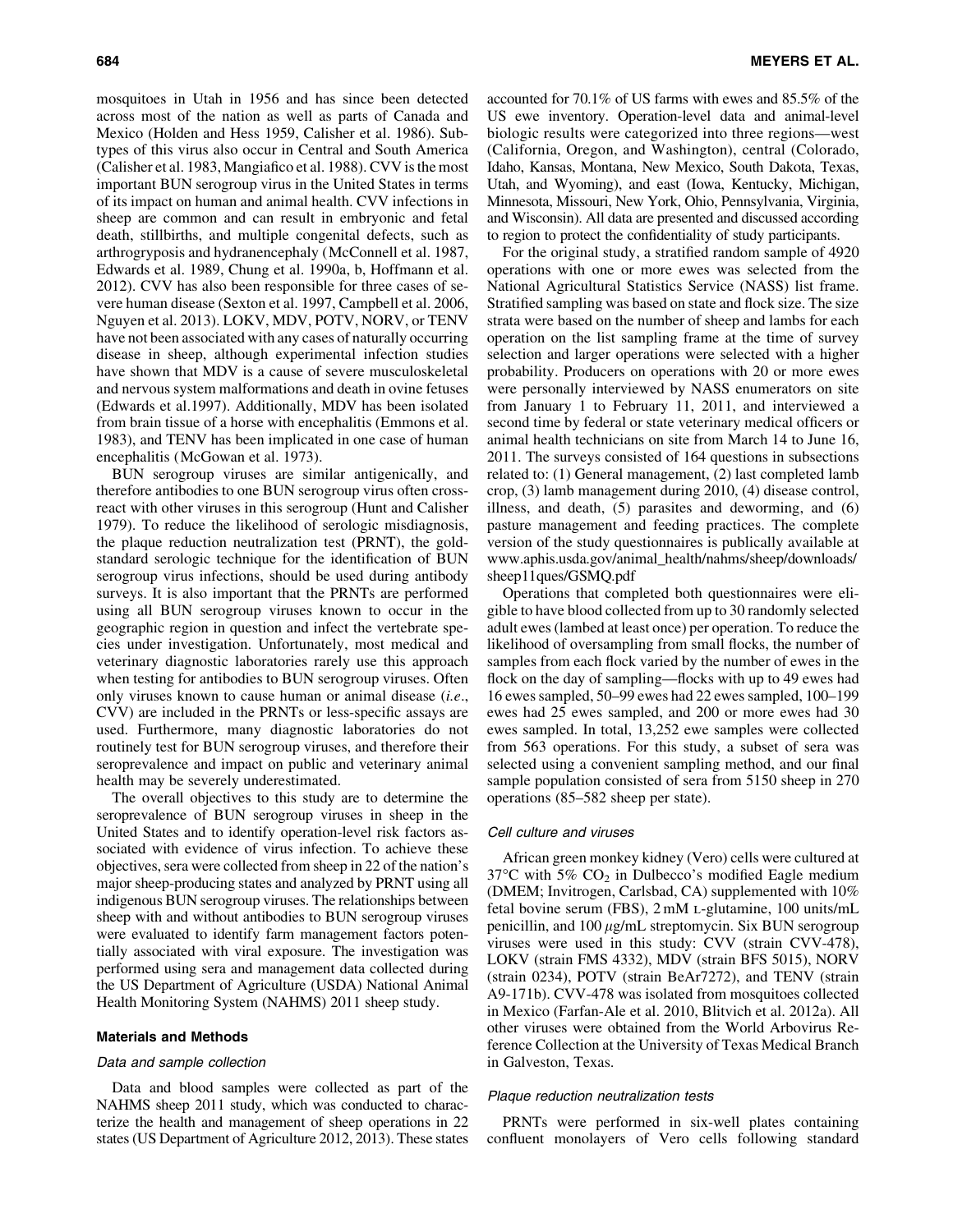#### BUNYAMWERA SEROGROUP VIRUS INFECTION OF SHEEP 685

methods (Beaty et al. 1995). Initially, all sera were screened at a single dilution of 1:20 using CVV. These assays are not CVV specific; BUN serogroup viruses are antigenically similar and, therefore, antibodies to other BUN serogroup viruses are also detected. A subset of sera that had CVV-neutralizing antibodies (selected based on convenience) were further diluted and tested by comparative PRNT to identify the BUN serogroup viruses responsible for these infections. Comparative PRNTs were performed using CVV, LOKV, MDV, NORV, POTV, and TENV. Titers were expressed as the reciprocal of highest serum dilutions yielding  $\geq 90\%$  reduction in the number of plaques ( $PRNT_{90}$ ). For etiologic diagnosis, the  $PRNT<sub>90</sub>$  antibody titer to the respective virus was required to be at least four-fold greater than that to the other viruses tested. The exception to this rule was when the  $\text{PRNT}_{90}$  titers for two or more viruses were  $\geq 1280$ . In such instances, the sheep was suspected to have had at least two BUN serogroup virus infections but was assigned the conservative diagnosis of ''seropositive to an undetermined BUN serogroup virus(es)'' to avoid potential misdiagnosis because the antibody responses in vertebrates sequentially infected with BUN serogroup viruses are not well understood.

#### Prevalence estimation

The primary outcome of interest was to estimate the individual-level and flock-level seroprevalence for BUN serogroup viruses. A positive flock was defined as any flock with at least one animal shown to possess CVV-neutralizing antibodies in the initial PRNT analysis. For each geographic region, the prevalence of positive flocks was summarized as the number of positive operations divided by the total number of operations with samples tested in our subset. A similar procedure was followed for estimates of animal-level seroprevalence. Results were reported for all regions and stratified by region (west, central, and east).

#### Associations with management practices

From the original NAHMS survey, eight items were selected on the basis of biological plausibility for assessment of association with serological responses. The eight survey items selected for assessment were region, breed (General Sheep Management Questionnaire [GSMQ] survey item section A-5, 10 possible responses), primary use (survey item section GSMQ A-6, six possible responses), flock type (survey item section GSMQ B-8, five possible responses), method used to house the majority of ewes in the winter, summer and lambing season (VS-A9, four possible responses for each season), occurrence of stillbirths in 2010 (VS-A19, four possible responses) (VS-C36, two possible responses), primary water source in the summer and winter (VS-F99, five possible responses each season), and insecticide and chemical usage (GSMQ survey item section K-1, two possible responses).

For each survey item, when survey responses were not mutually exclusive, the responses were dichotomized and associations tested. For example, survey item 6 requested information on the primary use of animals, and options consisted of meat production, wool production, show/competition/club/ 4-H, seed stock/breeding stock, milk production, and other. The owners were able to select multiple responses if more than one breed was present in the flock. These data were rearranged to create variables that indicated if a farm had at

least one animal with meat production as a primary use, or at least one animal with wool production as a primary use, etc. Two-by-two classification tables were then created with flock CVV-neutralizing antibody status as positive or negative and the response as positive or negative combined over all regions. For example, for the breed survey item, Fisher's exact tests were applied to the six classification tables, as there were six possible responses for that survey item. For each test, the exact *p* value for the Fisher exact test is presented in most cases. We did not adjust for multiplicity. When analyses were not possible due to zero cells, this is indicated. The prevalence ratio and 95% confidence intervals were also calculated. In the subset tested very few missing data existed and these one to two examples are reported. The analyses were conducted using PROC FREQ SAS 9.3, and two-sided probabilities of being less than or equal to *p* is reported.

### **Results**

Sera from 5150 sheep in 270 operations and 22 states in the United States were tested at a single dilution of 1:20 by PRNT using CVV. Antibodies that neutralized this virus were identified in 1455 (28.3%) sheep from 194 (71.9%) operations (Table 1). Animal-level seroprevalence was higher in the eastern states compared to the western and central states. In the east, 976 of 2005 (48.7%) sheep had antibodies that neutralized CVV. In contrast, 68 of 686 (9.9%) sheep in the west and 411 of 2459 (16.7%) sheep in the central states contained CVV-neutralizing antibodies. Analysis of the PRNT data at the operation level revealed that the seroprevalence in the east (96.4%) was significantly higher than the seroprevalence in the central (53.3%, *p* < 0.00001) and western (58.9%, *p* < 0.00001) states.

A subset of sera  $(n=509)$  with antibodies that neutralized CVV was titrated and further analyzed by PRNT using CVV, LOKV, MDV, NORV, POTV, and TENV to determine the identities of the viruses responsible for the infections. Of the 169 sheep from the central United States that were tested, 53 were seropositive for CVV, two were seropositive for LOKV, one was seropositive for MDV, two were seropositive for POTV, and 111 were seropositive for an undetermined BUN serogroup virus. Of the 285 sheep from the east, 93 were seropositive for CVV, 11 were seropositive for LOKV, two were seropositive for MDV, seven were seropositive for POTV, and 172 were seropositive for an undetermined BUN serogroup virus. Of the 55 sheep from the west, nine were seropositive for CVV, one was seropositive for LOKV, four were seropositive for NORV, and 41 were seropositive for an undetermined BUN serogroup virus. Antibodies to TENV were not identified in any sheep. Of the 324 sheep seropositive for an undetermined BUN serogroup virus, the  $PRNT_{90}$  titers were usually highest for CVV, and often these titers were two-fold higher than the corresponding LOKV PRNT $_{90}$  titers. Six sheep seropositive for an undetermined BUN serogroup virus had PRNT<sub>90</sub> titers that were  $\geq$  1280 for at least two viruses.

Results of the potential risk factor analysis are presented in Tables 2–9. Given that the study was not designed to detect any particular difference, it is unclear if *p* value and significance testing are useful, and we would propose that examination of the magnitude of difference between antibodypositive and antibody-negative groups by potential risk factor is more meaningful. Some factors were statistically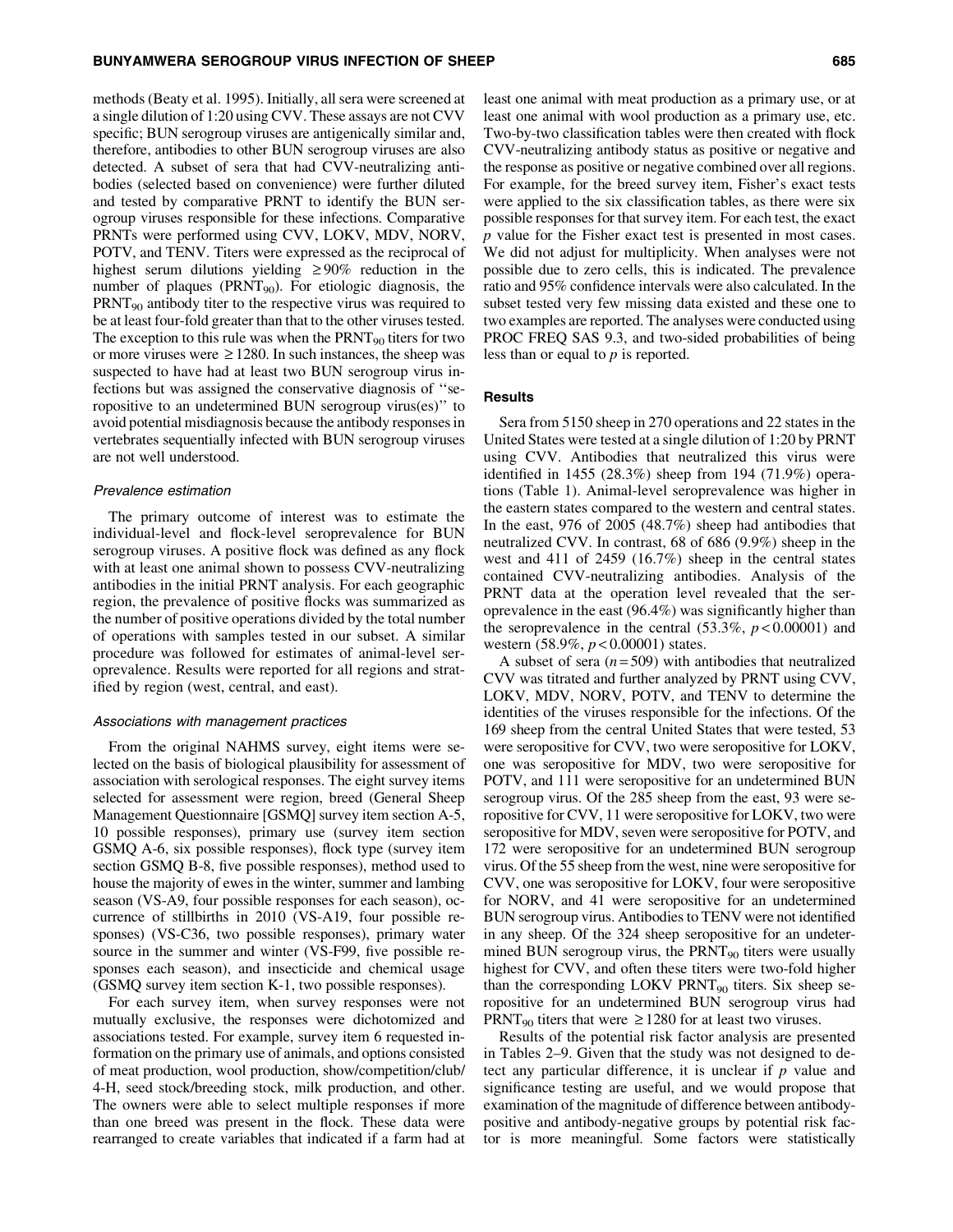|  | TABLE 1. INDIVIDUAL- AND OPERATION-LEVEL PREVALENCE OF ANTIBODIES TO BUNYAMWERA (BUN) |  |  |
|--|---------------------------------------------------------------------------------------|--|--|
|  | SEROGROUP VIRUSES IN SHEEP IN DIFFERENT REGIONS OF THE UNITED STATES                  |  |  |

|                                                                                   |                              |                                   | Region                             |                                      |
|-----------------------------------------------------------------------------------|------------------------------|-----------------------------------|------------------------------------|--------------------------------------|
|                                                                                   | West                         | Central                           | East                               | Overall                              |
| No. sheep positive/tested <sup>a</sup> $(\%)$<br>No. farms positive/tested $(\%)$ | 68/686 (9.9)<br>23/39 (58.9) | 411/2,459 (16.7)<br>64/120 (53.3) | 976/2,005 (48.7)<br>107/111 (96.4) | 1,455/5,150 (28.3)<br>194/270 (71.9) |

<sup>a</sup>Sera were tested at a dilution of 1:20 by plaque reduction neutralization test using Cache Valley virus and those that reduced the number of plaques by  $\geq 90\%$  were considered positive.

significant with a *p* < 0.05. Because region was also strongly associated with infection rates, the findings are also presented with *p* values after taking into account regional variations. Not surprisingly, a positive association between age and seroprevalence was observed (Table 2). The average age of animals seropositive for BUN serogroup viruses was higher than the average age of negative animals (the mean difference in individual age was 0.7 years, 95% confidence intervals ([5% CI] 0.42–0.97, *p* < 0.0001; data not shown). At the operation level, seropositive flocks had a higher average age than negative flocks (the mean difference in flock mean age was 0.4 years, 95% CI -0.03–0.83, *p* < 0.0001; data not shown). A positive association also existed between flock size and seroprevalence. Animals in small (20–99) and medium-sized (100–499) flocks were significantly more likely that those in large flocks (500+) to have antibodies to BUN serogroup viruses ( $p = 0.0006$  and 0.0002, respectively; data not shown). At the operation level, the length of time that the primary operator owned or managed sheep was not significantly associated with antibody status (the mean difference in age of operator was  $-1.8$  years, 95% CI $-5.4$ -1.8,  $p = 0.44$ ; data not shown).

Antibodies to BUN serogroup viruses were identified in sheep from every breed tested (Table 3). Fine wool whitefaced sheep were significantly less likely those of other breeds to be seropositive (Table 3; prevalence ratio =  $0.78$ ) [0.65–0.93]), but when region was accounted for, this difference was not significant. An association between primary use and antibody status was also observed; sheep reared for wool production were less likely to have BUN serogroup virus-specific antibodies (prevalence ratio = 0.76 [0.59– 0.97]), but this difference was not significant when accounting for geography (Table 4). Sheep raised in pastures were significantly more likely to be seropositive compared to those raised by other means (prevalence ratio =  $1.41$  [ $1.18-$ 1.69]), but once again this difference was not significant after accounting for region (Table 5). In contrast, herded/openrange sheep were less likely to be seropositive than other sheep (prevalence ratio =  $0.20$  [ $0.09-0.40$ ]), and this continued to be significant when accounting for regional prevalence variations (Table 5).

There was an association between the type of housing used during the lambing season and antibody status (Table 6). After accounting for geography, sheep housed inside structures with

|                                                                         |                          |                       |                       | Region                |                         |                          |                                     |                        |
|-------------------------------------------------------------------------|--------------------------|-----------------------|-----------------------|-----------------------|-------------------------|--------------------------|-------------------------------------|------------------------|
|                                                                         |                          | West                  |                       | Central               |                         | East                     |                                     | Overall                |
|                                                                         |                          |                       |                       | Antibody status       |                         |                          |                                     |                        |
|                                                                         | $^{+}$                   |                       | $^{+}$                |                       | $^{+}$                  |                          | $^{+}$                              |                        |
| Animal level $(n=5150)$                                                 |                          |                       |                       |                       |                         |                          |                                     |                        |
| Mean age (standard<br>error [SE]                                        | 5.8(0.4)                 | 3.9(0.1)              | 4.3 $(0.2)$           | 4.0(0.1)              | 4.6 $(0.1)$             | 3.8(0.1)                 | 4.6 $(0.1)$                         | 3.9(0.1)               |
| Mean flock size (SE)                                                    | 578 (245)                | 966 (294)             |                       | 542 (143) 1160 (212)  | 205(31)                 | 279 (75)                 | 318 (48)                            | 886 (134)              |
| Mean number of years<br>primary operator owned<br>or managed sheep (SE) | 27.9(4.3)                | 29.8(2.6)             | 30.8(3.4)             | 31.0(1.7)             |                         |                          | $25.5(1.5)$ $24.0(1.7)$ $27.1(1.4)$ | 28.9(1.2)              |
| Operation level $(n=270)$                                               |                          |                       |                       |                       |                         |                          |                                     |                        |
| Mean age (SE)<br>Mean flock size (SE)                                   | 4.4 $(0.2)$<br>632 (253) | 4.0(0.2)<br>984 (426) | 4.2(0.1)<br>758 (160) | 3.9(0.2)<br>1047(281) | 4.3 $(0.1)$<br>201 (34) | 3.4(0.9)<br>136 (42)     | 4.3 $(0.1)$<br>436 (66)             | 3.9(0.2)<br>986 (226)  |
| Mean number of years<br>primary operator owned<br>or managed sheep (SE) | 29.7(3.2)                | 27.4 (3.6)            | 29.3(2.2)             | 32.2(2.1)             |                         | $24.7(1.3)$ 24.7 $(9.2)$ |                                     | $26.8(1.1)$ 30.9 (1.8) |
| Flock size                                                              |                          |                       |                       |                       |                         |                          |                                     |                        |
| $20 - 99$                                                               | 9/20                     | 11/20                 | 23/42                 | 19/42                 | 56/58                   | 2/58                     | 88/120                              | 32/120                 |
| 100-499                                                                 | 10/11                    | 1/11                  | 24/41                 | 17/41                 | 48/50                   | 2/50                     | 82/102                              | 20/102                 |
| $500+$                                                                  | 4/8                      | 4/8                   | 17/37                 | 20/37                 | 3/3                     | 0/3                      | 24/48                               | 24/48                  |
| Total                                                                   | 23/39                    | 16/39                 | 64/120                | 56/120                | 107/111                 | 4/111                    | 194/270                             | 76/270                 |

Table 2. Descriptive Information of Individual- and Operation-Level Characteristics for Sheep Stratified by Region and Bunyamwera (BUN) Serogroup Virus Antibody Status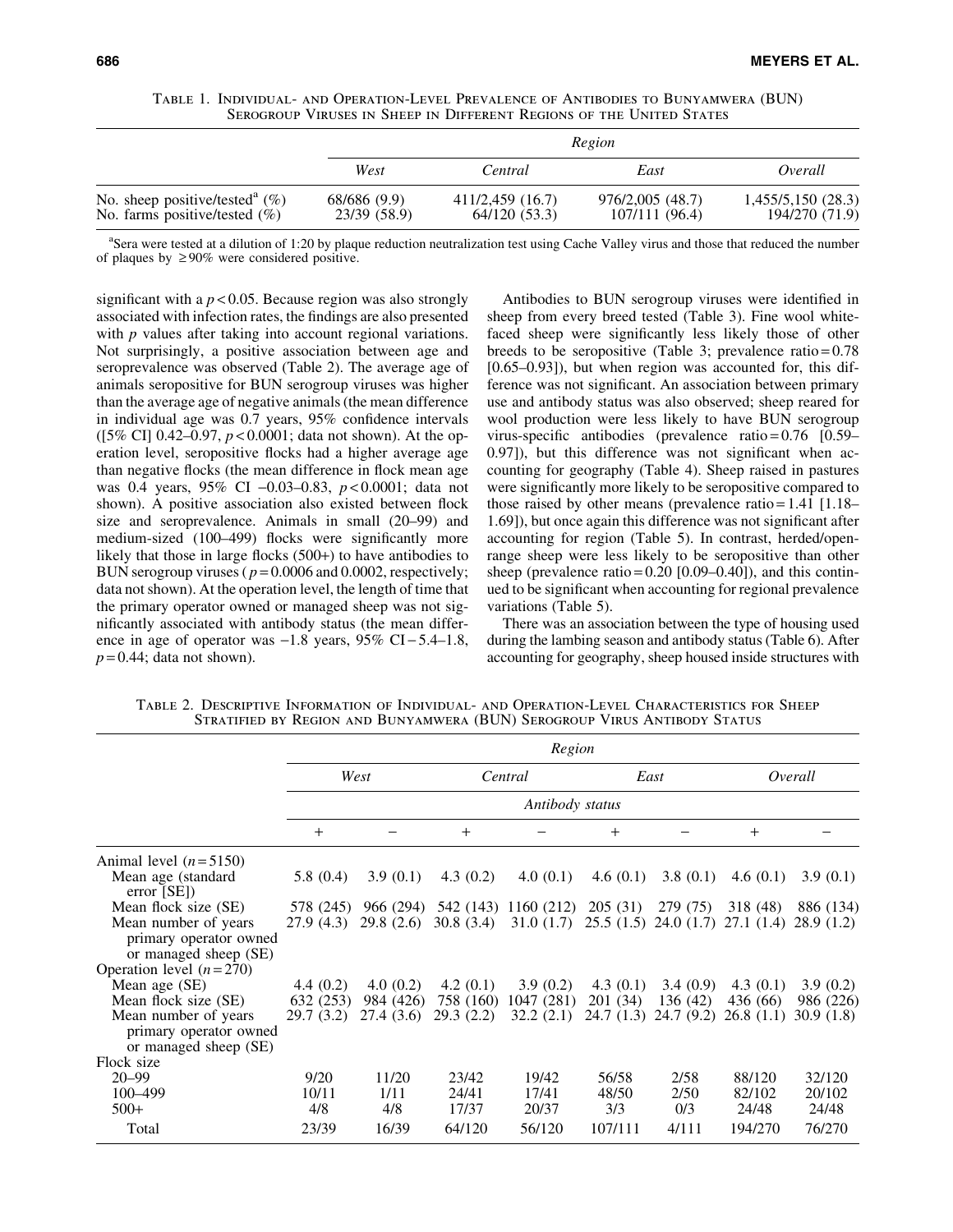|                                                                                                                                                                                                                                                                                                                                                |                                                                                                                  |                                                                                         | No. operations positive/tested (%)                                                                       |                                                                                            |                                                                                                       |                                                                                                                                                                                |                                                       |
|------------------------------------------------------------------------------------------------------------------------------------------------------------------------------------------------------------------------------------------------------------------------------------------------------------------------------------------------|------------------------------------------------------------------------------------------------------------------|-----------------------------------------------------------------------------------------|----------------------------------------------------------------------------------------------------------|--------------------------------------------------------------------------------------------|-------------------------------------------------------------------------------------------------------|--------------------------------------------------------------------------------------------------------------------------------------------------------------------------------|-------------------------------------------------------|
| <b>Breed</b>                                                                                                                                                                                                                                                                                                                                   | West                                                                                                             | Central                                                                                 | East                                                                                                     | Overall                                                                                    | without breed<br>Operations<br>of interest                                                            | interval), p value <sup>a</sup><br>Prevalence ratio<br>$(95%$ confidence                                                                                                       | p value when<br>accounting<br>for region <sup>b</sup> |
| Medium wool white-faced<br>Mottle-faced, brockle or<br>Fine wool white-faced<br>Long wool<br>Black face                                                                                                                                                                                                                                        | 12/16 (75.0)<br>4/7 (57.1)<br>7/11 (63.6)<br>5/9 (55.6)<br>$16/26$ (61.5)                                        | 75.0)<br>(65.0)<br>56.1)<br>42.2)<br>49.2)<br>13/20 (<br>19/45<br>3/4<br>37/66<br>31/63 | 4/4 (100.0)<br>(100.0)<br>(98.0)<br>23/24 (95.8)<br>54/57 (94.7)<br>19/19<br>49/50                       | 55/91 (60.4)<br>107/149 (71.8)<br>(73.3)<br>(78.2)<br>(72.1)<br>11/15<br>80/111<br>43/55   | 87/121 (71.9)<br>139/179 (77.7)<br>(70.2)<br>(71.7)<br>(71.8)<br>14/159<br>83/255<br>51/215<br>39/179 | $\begin{array}{c} 0.99 & (0.85 - 1.16), 1.00 \\ 0.78 & (0.65 - 0.93), 0.0041 \end{array}$<br>$1.00$ (0.86-1.16), 1.00<br>1.02 (0.75-1.39), 1.00<br>1.10 (0.99-1.31), 0.31      | 0.48<br>0.60<br>0.29<br>0.61                          |
| speckle-faced crossbred<br>Other $(n = 269)^c$<br>Colored wool<br>Milk sheep<br>Hair sheep<br>Unknown<br>Total <sup>d</sup>                                                                                                                                                                                                                    | $\begin{array}{c} 3/3 \ (100.0) \\ 3/5 \ (60.0) \\ 1/1 \ (100.0) \\ 1/2 \ (50.0) \\ \end{array}$<br>23/39 (59.0) | 50.0<br>64/120 (53.3)<br>81.8)<br>50.0<br>50.0<br>66.7)<br>242<br>$\frac{4}{2}$<br>9/11 | (100.0)<br>(100.0)<br>(100.0)<br>(90.0)<br>17/18 (94.4)<br>107/111 (96.4)<br>9/10<br>3/3<br>13/13<br>3/3 | 194/270 (71.9)<br>4/5 (80.0)<br>14/17 (82.4)<br>29/34 (85.3)<br>5/6 (83.3)<br>18/21 (85.7) | (70.6)<br>90/265 (71.7)<br>(71.1)<br>65/236 (69.9)<br>(71.6)<br>89/264<br>75/248<br>80/253            | $(0.80 - 1.67), 1.00$<br>$(0.71 - 1.74), 1.00$<br>$(0.92 - 1.46), 0.41$<br>(1.03-1.43), 0.07<br>$(1.00 - 1.47), 0.21$<br>$-16$<br>$\frac{20}{ }$<br>$\frac{1.21}{1.12}$<br>115 | 0.15<br>$0.48$<br>$0.36$<br>0.74                      |
| $\mathbb{P}_p$ value for significance of prevalence between operations that had any of this breed and those that did not when accounting for geography.<br>Information on "other breeds" is not available for one of the<br><sup>d</sup> Some operations contain more than one breed of sheep.<br><sup>a</sup> Two-sided (unadjusted) p value. |                                                                                                                  |                                                                                         | IN SHEEP ACCORDING TO THEIR PRIMARY USE<br>270 operations                                                |                                                                                            | TABLE 4. OPERATION-LEVEL PREVALENCE OF ANTIBODIES TO BUNYAMWERA (BUN) SEROGROUP VIRUSES               |                                                                                                                                                                                |                                                       |
|                                                                                                                                                                                                                                                                                                                                                |                                                                                                                  |                                                                                         | No. operations positive/tested (%)                                                                       |                                                                                            |                                                                                                       | Prevalence ratio                                                                                                                                                               | p value when                                          |
| Primary purpose                                                                                                                                                                                                                                                                                                                                | West                                                                                                             | $\mathit{Central}$                                                                      | East                                                                                                     | Overall                                                                                    | sheep type of interest<br>Operations without                                                          | $interval$ , p value <sup>a</sup><br>$(95%$ confidence                                                                                                                         | accounting<br>for region <sup>b</sup>                 |
| Show, competition, 4-H or<br>Wool production<br>Meat production                                                                                                                                                                                                                                                                                | $16/30$ (53.3)<br>3/5 (60.0)<br>3/5 (60.0)                                                                       | 56/100 (56.0)<br>18/39 (46.2)<br>4/10 (40.0)                                            | 87/91 (95.6)<br>10/10 (100)<br>13/13 (100)                                                               | 159/221 (72.0)<br>31/54 (57.4)<br>(71.4)<br>20/28                                          | 161/214 (75.2)<br>33/47 (70.2)<br>172/240 (71.7)                                                      | 0.86<br>$0.99(0.78 - 1.28), 1.00$<br>$1.02$ (0.83-1.25), 0.86<br>0.76 (0.59-0.97), 0.01                                                                                        | 0.40<br>0.90<br>0.70                                  |
| Seedstock/Breedingstock<br>Milk production<br>club lambs<br>Other                                                                                                                                                                                                                                                                              | 9/14 (64.3)<br>1/1 (100)                                                                                         | 16/35(45.7)<br>2/2 (100)                                                                | 27/28 (96.4)<br>3/3 (100)<br>(100)<br>$\frac{3}{3}$                                                      | 52/77 (67.5)<br>4/4 (100)<br>(83.3)<br>5/6(                                                | 140/191 (73.3)<br>188/264 (71.2)<br>87/262 (71.4)                                                     | $1.17(0.81 - 1.68), 1.00$<br>$0.92(0.77 - 1.09), 0.37$                                                                                                                         | 0.53<br>0.61                                          |
| Total <sup>c</sup>                                                                                                                                                                                                                                                                                                                             | 23/39 (59.0)                                                                                                     | 64/120 (53.3)                                                                           | 107/111 (96.4)                                                                                           | 194/270 (71.9)                                                                             |                                                                                                       |                                                                                                                                                                                |                                                       |

Table 3. Operation-Level Prevalence of Antibodies to Bunyamwera (BUN) Serogroup Viruses in Sheep According to Breed

TABLE 3. OPERATION-LEVEL PREVALENCE OF ANTIBODIES TO BUNYAMWERA (BUN) SEROGROUP VIRUSES IN SHEEP ACCORDING TO BREED

 ${}^{9}$ Two-sided (unadjusted) p value.<br> ${}^{9}$ p value for significance of prevalence between operations that had this primary purpose and those that did not when accounting for geography.<br>Some operations rear sheep for more aTwo-sided (unadjusted) *p* value. b*p* value for significance of prevalence between operations that had this primary purpose and those that did not when accounting for geography. cSome operations rear sheep for more than one purpose.

N/A, not applicable.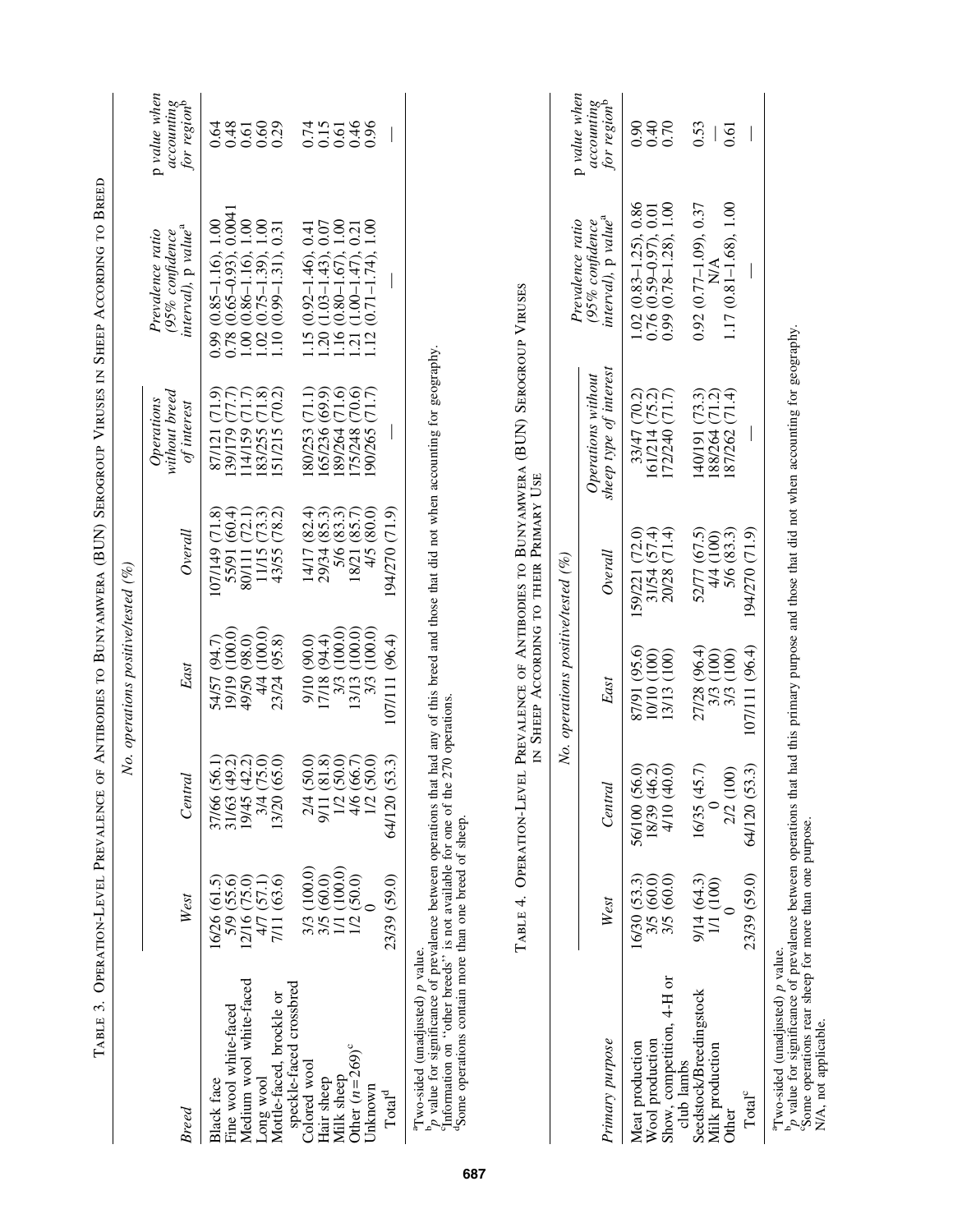|                    |              |                                             | No. operations positive/tested (%) |                             |                                              |                                                                                   |                                                    |
|--------------------|--------------|---------------------------------------------|------------------------------------|-----------------------------|----------------------------------------------|-----------------------------------------------------------------------------------|----------------------------------------------------|
| Primary flock type | West         | Central                                     | East                               | Overall                     | Operations without<br>flock type of interest | $(95\%$ confidence<br>interval), p value <sup>a</sup><br>Prevalence ratio         | accounting for region <sup>b</sup><br>p value when |
| Herded/open-range  | $0/4$ $(0)$  |                                             |                                    |                             | (1.6/1) 627681                               |                                                                                   |                                                    |
| Fenced-range       | 4/6 (66.7)   |                                             | 8/8 (100.0)                        | 5/31 (16.1)<br>36/49 (73.5) |                                              |                                                                                   |                                                    |
| Pasture            | 7/26 (65.4)  | 5/27 (18.5)<br>24/35 (68.6)<br>29/48 (60.4) | 87/91 (95.6)                       | 133/165 (80.6)              | 158/221 (71.5)<br>61/105 (58.1)              | $0.20$ (0.09-0.4), <0.0001<br>1.02 (0.88-1.24), 0.86<br>1.41 (1.18-1.69), <0.0001 | $R$ ef."<br>$0.0010.00010.0001$                    |
| Dry lot or feedlot | 2/3 (66.7)   | 6/10 (60.0)                                 | 2/12 (100.0)                       | 20/25 (80.0)                | 74/245 (71.0)                                | $1.13(0.91 - 1.39), 0.48$                                                         |                                                    |
| Total              | 23/39 (59.0) | 64/120 (53.3)                               | 107/111 (96.4)                     | 194/270 (71.9)              |                                              |                                                                                   |                                                    |

Table 5. Operation-Level Prevalence of Antibodies to Bunyamwera (BUN) Serogroup Viruses

TABLE 5. OPERATION-LEVEL PREVALENCE OF ANTIBODIES TO BUNYAMWERA (BUN) SEROGROUP VIRUSES

*p* value for significance of prevalence between operations that had any of this flock type and those that did not when accounting for geography. geography tor not when accounting that did those flock type and  $\sigma$  this  $\sum_{i=1}^{n}$  $\mu$  value for significance of prevalence between operations that had<br>Feeference value to which other data were compared. cReference value to which other data were compared.

688 MEYERS ET AL.

four walls and a roof with a door closed most of the time were significantly more likely to have antibodies to BUN serogroup viruses than other sheep. Summer and winter housing were not significantly associated with antibody status after accounting for region. Likewise, the summer water source was also not significantly associated with antibody status after accounting for region (Table 7). There was no association between seroprevalence and the percentage of lambs that were stillborn in 2010 (Table 8). BUN serogroup virus activity was detected on 69 of 104 (66.4%) operations that treated sheep with insecticides or similar products and on nine of 11 (81.8%) operations that did not but this difference was not significant (Table 9).

**Discussion** 

This report describes the largest survey for antibodies to BUN serogroup viruses in sheep. BUN serogroup virus activity was detected in all three geographic regions investigated (*e.g*., the west, central, and eastern United States), and the overall seroprevalence was 28%. This is presumably a slight underestimate and additional seropositive animals most likely would have been identified if the initial PRNTs were not restricted to CVV. Another limitation of our study is that a random sampling strategy was not used to select the sera. Although the sera collected in the NAHMS study were from ewes that were representative of the ewe population on the operations, the subset of sera selected for our PRNTs was a convenient sample. Convenient sampling limits our understanding of how the findings of the study population relate to the source or target population. Nevertheless, we provide compelling evidence that BUN serogroup viruses commonly infect sheep in the United States. Other serological investigations have also estimated the seroprevalence of BUN serogroup viruses in North American sheep, although these studies were performed with much smaller sample populations (Buescher et al. 1970, Crandell et al., 1989, Chung et al. 1991, Blitvich et al. 2012b).

Animal-level seroprevalence for BUN serogroup viruses was approximately three- to five-fold higher in the east compared to the central and western states, and the most common BUN serogroup virus was CVV. These findings could indicate that there is a higher abundance of competent arthropod vectors or reservoir hosts for CVV and possibly other BUN serogroup viruses in the eastern United States. Currently, the principal vectors and reservoir hosts of the viruses examined in this study are not known, although likely candidates have been identified for some of these viruses. CVV has been isolated from many different mosquito species but most frequently from *Anopheles* (*An.* ) *quadrimaculatus* , *Culiseta inornata*, and *Coquillettidia* (*Cq.* ) *perturbans* (Calisher et al. 1986). *An. quadrimaculatus* and to a lesser extent *Cq. perturbans* are competent vectors of CVV in the laboratory (Blackmore et al. 1998), whereas the vector competence of *Cs. inornata* has not been evaluated. An. quadrimaculatus is common in the eastern half of the United States and does not occur in the western United States (Carpenter 1955, Levine et al. 2004).

White-tailed deer have been implicated as the principal reservoir hosts of CVV (Blackmore and Grimstad 1998) and are more abundant in eastern half of the United States (Paddock and Yabsley 2007). White-tailed deer are also the preferred source of blood for *An. quadrimaculatus* in the eastern United States (Molaei et al. 2009). Therefore, the higher seroprevalence of BUN serogroup viruses in the east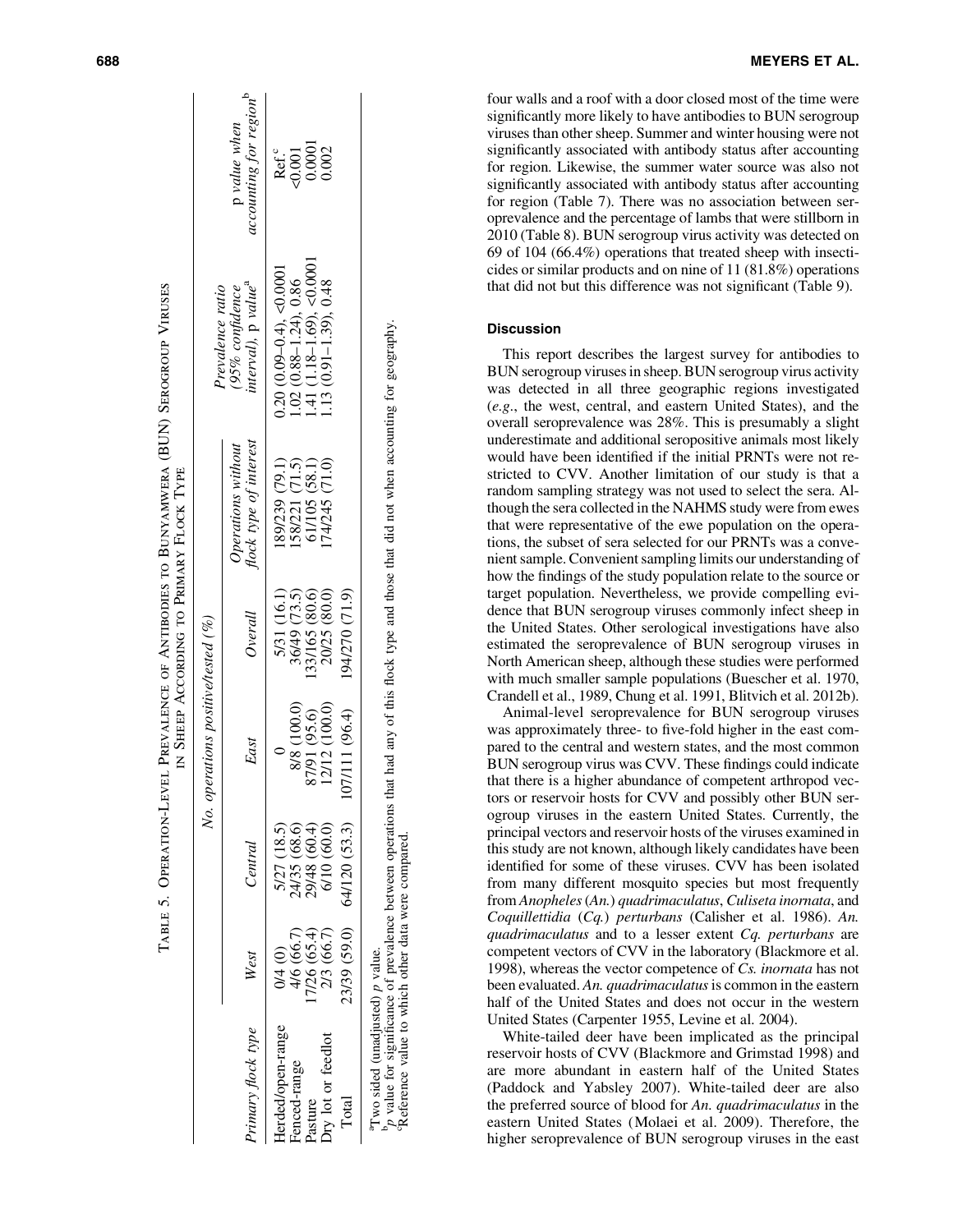TABLE 6. OPERATION-LEVEL PREVALENCE OF ANTIBODIES TO BUNYAMWERA (BUN) SEROGROUP VIRUSES<br>IN SHEEP ACCORDING TO HOUSING METHOD Table 6. Operation-Level Prevalence of Antibodies to Bunyamwera (BUN) Serogroup Viruses in Sheep According to Housing Method

|                                                                           |              |              | No. operations positive/tested (%) |                |                                              |                                                                          |                                                       |
|---------------------------------------------------------------------------|--------------|--------------|------------------------------------|----------------|----------------------------------------------|--------------------------------------------------------------------------|-------------------------------------------------------|
|                                                                           |              |              | Region                             |                |                                              |                                                                          |                                                       |
| Housing according to season <sup>a</sup>                                  | West         | Central      | East                               | Overall        | without housing<br>Operations<br>of interest | interval), p value <sup>b</sup><br>Prevalence ratio<br>$(95%$ confidence | p value when<br>accounting<br>for region <sup>c</sup> |
| Structure with four walls and a roof<br>Winter housing $(n = 265)$        | 1/1 (100)    | 2/6 (33.3)   | 20/22 (90.9)                       | 23/29 (79.3)   | 167/236 (70.8)                               | $1.21(0.91 - 1.36), 0.38$                                                | 0.30                                                  |
| with door closed most of the time<br>Structure with four walls and a roof | 3/4 (75.0)   | 12/20 (60.0) | 49/50 (98.0)                       | 64/74 (86.5)   | 126/191 (66.0)                               | 1.33 (1.40-1.50), 0.0007                                                 | 0.34                                                  |
| with door open most of the time<br>Structure with a roof and three or     | 8/16 (50.0)  | 18/32 (56.2) | 19/20 (95.0)                       | 45/68 (66.2)   | 145/197 (73.6)                               | $0.89(0.74 - 1.08), 0.27$                                                | 1.00                                                  |
| fewer walls (e.g., loafing shed)<br>No structure                          | 10/17 (58.8) | 29/58 (50.0) | 19/19 (100.0)                      | 58/94 (61.7)   | 132/171 (77.2)                               | $0.79(0.67-0.95), 0.011$                                                 | Ref. <sup>d</sup>                                     |
| Structure with four walls and a roof<br>Summer structure $(n = 264)$      |              |              | $\bullet$                          |                | 189/264 (71.6)                               | $\sum_{i=1}^{n}$                                                         | $\stackrel{\triangle}{N}$                             |
| with door closed most of the time<br>Structure with four walls and a roof | 2/3 (66.7)   | 4/8 (50.0)   | 29/32 (90.6)                       | 35/43 (81.4)   | 154/221 (69.7)                               | $1.16(0.98 - 1.38), 0.14$                                                | 0.37                                                  |
| with door open most of the time<br>Structure with a roof and three or     | 5/10 (50.0)  | 15/25 (60.0) | 25/26 (96.2)                       | 45/61 (73.8)   | 144/203 (70.9)                               | $1.04(0.87 - 1.23), 0.74$                                                | 0.81                                                  |
| fewer walls (e.g., loafing shed)<br>No structure                          | 15/25 (60.0) | 41/82 (50.0) | 53/53 (100.0)                      | 109/160 (68.1) | 80/104 (76.9)                                | $0.88$ (0.76-1.02), 0.12                                                 | Ref. <sup>d</sup>                                     |
| Structure with four walls and a roof<br>Lambing season $(n=266)$          | 3/4 (75.0)   | 21/25 (84.0) | 46/47 (97.9)                       | 70/76 (92.1)   | 121/190 (63.7)                               | $1.44$ $(1.27 - 1.64)$ , 0.38                                            | 0.05                                                  |
| with door closed most of the time<br>Structure with four walls and a roof | 8/14 (57.1)  | 16/36 (44.4) | 36/38 (94.7)                       | 60/88 (68.2)   | 131/178 (73.6)                               | $0.93(0.78 - 1.09), 0.38$                                                | 0.30                                                  |
| with door open most of the time<br>Structure with a roof and three or     | 8/16 (50.0)  | 12/32 (37.5) | 13/14 (92.9)                       | 33/62 (53.2)   | 158/204 (77.5)                               | $0.69(0.54 - 0.87), 0.001$                                               | 0.10                                                  |
| fewer walls (e.g., loafing shed)<br>No structure                          | 4/5 (80.0)   | 12/23 (52.2) | 12/12 (100.0)                      | 28/40 (70.0)   | 163/226 (72.1)                               | $0.91(0.43 - 1.8), 0.84$                                                 | Ref <sup>d</sup>                                      |
| aformation on bound was in not over the formation opposition              |              |              |                                    |                |                                              |                                                                          |                                                       |

aInformation on housing is not available for several operations. bTwo-sided (unadjusted) *p* value.

N/A, not applicable.

"Information on housing is not available for several operations.<br>"Two-sided (unadjusted) *p* value.<br>"p value for significance of prevalence between operations that had any of this housing type and those that did not when a c*p* value for significance of prevalence between operations that had any of this housing type and those that did not when accounting for geography. dReference value to which other data were compared.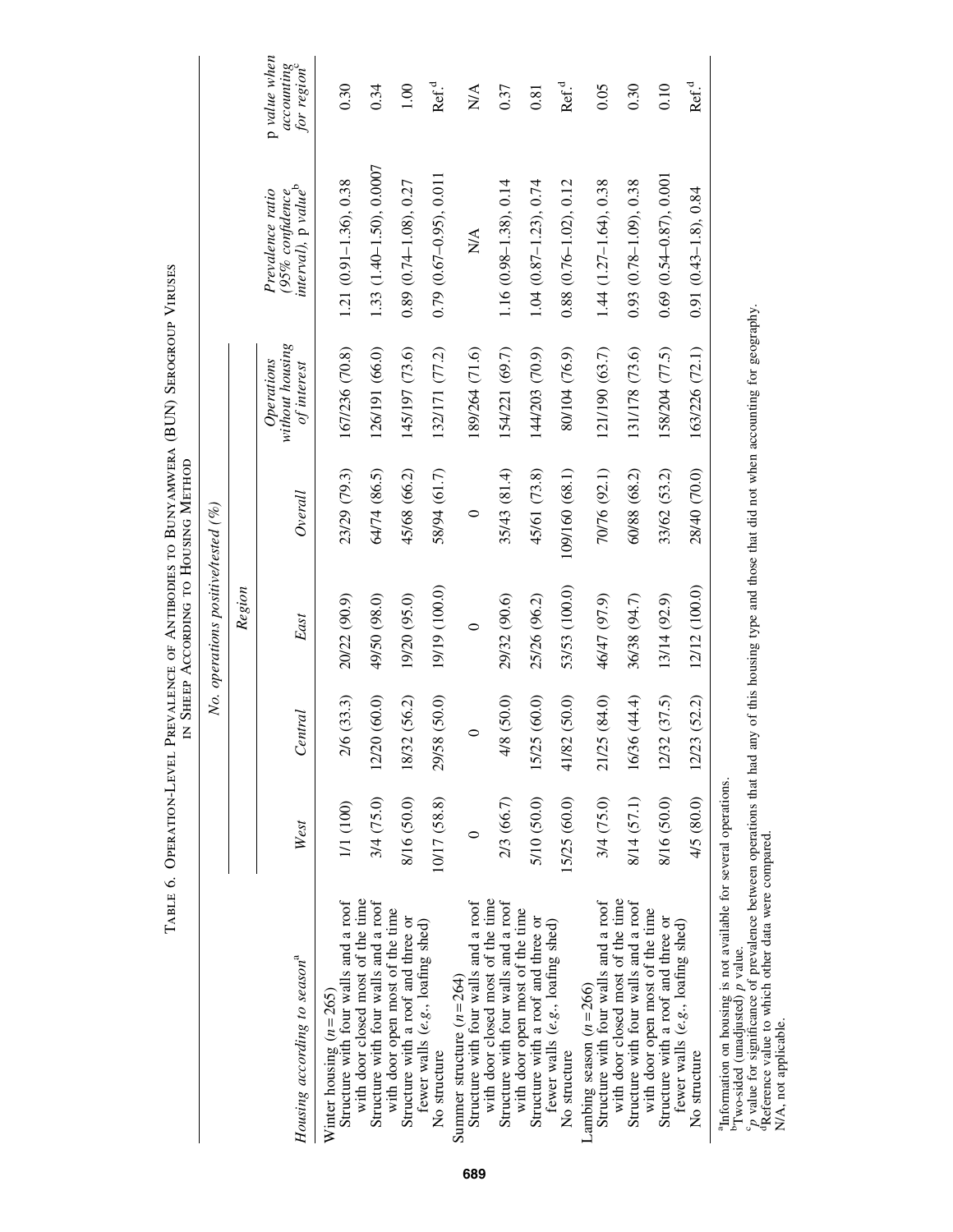|                                                                                                                                                                                                                                                                                                                                               |                                                                                         |                                                                                          | TABLE 7. OPERATION-LEVEL PREVALENCE OF ANTIBODIES TO BUNYAMWERA (BUN) SEROGROUP VIRUSES<br>IN SHEEP ACCORDING TO SUMMER WATER SOURCE |                                                                              |              |                                                                                                       |                                                                                                                                                                                |                                                    |
|-----------------------------------------------------------------------------------------------------------------------------------------------------------------------------------------------------------------------------------------------------------------------------------------------------------------------------------------------|-----------------------------------------------------------------------------------------|------------------------------------------------------------------------------------------|--------------------------------------------------------------------------------------------------------------------------------------|------------------------------------------------------------------------------|--------------|-------------------------------------------------------------------------------------------------------|--------------------------------------------------------------------------------------------------------------------------------------------------------------------------------|----------------------------------------------------|
|                                                                                                                                                                                                                                                                                                                                               |                                                                                         |                                                                                          | No. operations positive/tested (%)                                                                                                   |                                                                              |              |                                                                                                       |                                                                                                                                                                                |                                                    |
|                                                                                                                                                                                                                                                                                                                                               |                                                                                         |                                                                                          | Region                                                                                                                               |                                                                              |              |                                                                                                       |                                                                                                                                                                                |                                                    |
| Primary summer water<br>source (n = 266) <sup>a</sup>                                                                                                                                                                                                                                                                                         | West                                                                                    | Central                                                                                  | East                                                                                                                                 | Overall                                                                      |              | Operations without<br>water source<br>$of$ interest                                                   | $(95\%$ confidence<br>interval), p value <sup>b</sup><br>Prevalence ratio                                                                                                      | accounting for region <sup>c</sup><br>p value when |
| Bucket, trough or waterer<br>Multiple water sources<br>Pond/lake/reservoir<br>Other water source<br>Stream                                                                                                                                                                                                                                    | 1/2 (50.0)<br>$\begin{array}{c} 0/1\ (0.0) \\ 2/4\ (50.0) \\ 20/32\ (62.5) \end{array}$ | 11/21 (52.4)<br>8/25 (32.0)<br>8/25 (62.5)<br>30/48 (62.5)<br>2/5 (40.0)<br>10/17 (58.8) | 17/18 (94.4)<br>$(95.9)$<br>$(100)$<br>(100)<br>6/6 (100)<br>13/13 (<br>1/1                                                          | 23/42 (54.8)<br>120/153 (78.4)<br>3/6 (50.0)<br>28/37 (75.7)<br>17/28 (60.7) |              | 168/224 (75.0)<br>71/113 (62.8)<br>188/260 (72.3)<br>163/229 (71.2)<br>$(74/239)$ $(72.8)$<br>168/224 | $\begin{array}{c} 0.83 \ (0.61-1.12),\ 0.18 \\ 0.73 \ (0.54-0.97),\ 0.01 \\ 1.24 \ (1.06-1.47),\ 0.006 \\ 0.69 \ (0.31-1.54),\ 0.35 \\ 1.06 \ (0.87-1.29),\ 0.695 \end{array}$ | $\frac{0.67}{0.55}$<br>Ref. <sup>d</sup><br>0.19   |
| $\varphi$ value for significance of prevalence between operations that had this primary water source and those that did not when accounting for geography.<br><sup>a</sup> Information on summer water source is not available for four<br><sup>d</sup> Reference value to which other data were compared<br>PTwo-sided (unadjusted) p value. |                                                                                         |                                                                                          | TABLE 8. OPERATION-LEVEL PREVALENCE OF ANTIBODIES TO BUNYAMWERA (BUN) SEROGROUP VIRUSES<br>of the 270 operations.                    |                                                                              |              |                                                                                                       |                                                                                                                                                                                |                                                    |
|                                                                                                                                                                                                                                                                                                                                               |                                                                                         | $\mathsf{K}$                                                                             | SHEEP ACCORDING TO THE INCIDENCE OF STILLBIRTHS                                                                                      |                                                                              |              |                                                                                                       |                                                                                                                                                                                |                                                    |
|                                                                                                                                                                                                                                                                                                                                               |                                                                                         |                                                                                          |                                                                                                                                      | No. operations positive/tested (%) <sup>a</sup>                              |              |                                                                                                       |                                                                                                                                                                                |                                                    |
|                                                                                                                                                                                                                                                                                                                                               |                                                                                         |                                                                                          |                                                                                                                                      | Region                                                                       |              |                                                                                                       | Prevalence ratio                                                                                                                                                               | p value when                                       |
| per ewe bred in 2010 ( $n = 244$ )<br>$\%$ of new lambs stillborn                                                                                                                                                                                                                                                                             | West                                                                                    | Central                                                                                  | East                                                                                                                                 |                                                                              | Overall      | $%$ stillborns of interest<br>Operations without                                                      | $(95\%$ confidence<br>interval), p value <sup>b</sup>                                                                                                                          | accounting<br>for region <sup>c</sup>              |
| č                                                                                                                                                                                                                                                                                                                                             | $\gamma$ is $\ell \cap \alpha$                                                          | 1011C                                                                                    | ر ج                                                                                                                                  | $10110 \times 1000$                                                          | salas son so | こここ ていごう                                                                                              | UNION VOID PLA                                                                                                                                                                 | ζ<br>Ο                                             |

|                                                                                                             |                           |                                                             | Region                                                         |                                                               |                                                                      |                                                                                                                                        |                                       |
|-------------------------------------------------------------------------------------------------------------|---------------------------|-------------------------------------------------------------|----------------------------------------------------------------|---------------------------------------------------------------|----------------------------------------------------------------------|----------------------------------------------------------------------------------------------------------------------------------------|---------------------------------------|
| per ewe bred in $2010$ ( $n = 244$ )<br>$\%$ of new lambs stillborn                                         | West                      | Central                                                     | East                                                           | Overall                                                       | Operations without<br>% stillborns of interest                       | Prevalence ratio<br>(95% confidence<br>interval), p value <sup>b</sup>                                                                 | $p$ value wi<br>accounti<br>for regio |
| $\mathbb{S}^0$                                                                                              |                           |                                                             |                                                                |                                                               |                                                                      |                                                                                                                                        |                                       |
|                                                                                                             | 3/5 (60.0)<br>6/10 (60.0) |                                                             |                                                                |                                                               |                                                                      |                                                                                                                                        |                                       |
| $>0\%$ but $< 5\%$<br>5 to $< 20\%$                                                                         | (64.7) (1/17)             |                                                             |                                                                |                                                               | 146/204 (71.6)<br>119/160 (74.4)<br>102/142 (71.8)<br>166/226 (73.5) |                                                                                                                                        | 82254<br>00154<br>0002                |
| $\geq$ 20%                                                                                                  | 0/3                       | 10/16 (62.5)<br>21/42 (50.0)<br>18/36 (50.0)<br>18/3 (50.0) | 19/19 (100.0)<br>32/32 (100.0)<br>46/49 (93.9)<br>10/11 (90.9) | 32/40 (80.0)<br>59/84 (70.2)<br>75/102 (73.5)<br>12/18 (66.7) |                                                                      | $\begin{array}{c} 1.12\ (0.93-1.33),\ 0.33\\ 0.94\ (0.79-1.15),\ 0.54\\ 1.02\ (0.87-1.19),\ 0.88\\ 0.91(0.65-1.27),\ 0.58 \end{array}$ |                                       |
| Total                                                                                                       | $20/35(57.1)$ 51/         | 98 (52.0)                                                   | 107/111 (96.4)                                                 | 78/244 (73.0)                                                 |                                                                      |                                                                                                                                        |                                       |
| <sup>a</sup> Information is not available for 26 of the 270 operations<br>erland of the said he his correct |                           |                                                             |                                                                |                                                               |                                                                      |                                                                                                                                        |                                       |

aInformation is not available for 26 of the 270 operations. bTwo-sided (unadjusted) *p* value.

"Two-sided (unadjusted) p value.<br>"p value for significance of prevalence between operations that had this stillborn percentage category and those that did not when accounting for geography.<br>"Reference value to which other c*p* value for significance of prevalence between operations that had this stillborn percentage category and those that did not when accounting for geography. dReference value to which other data were compared.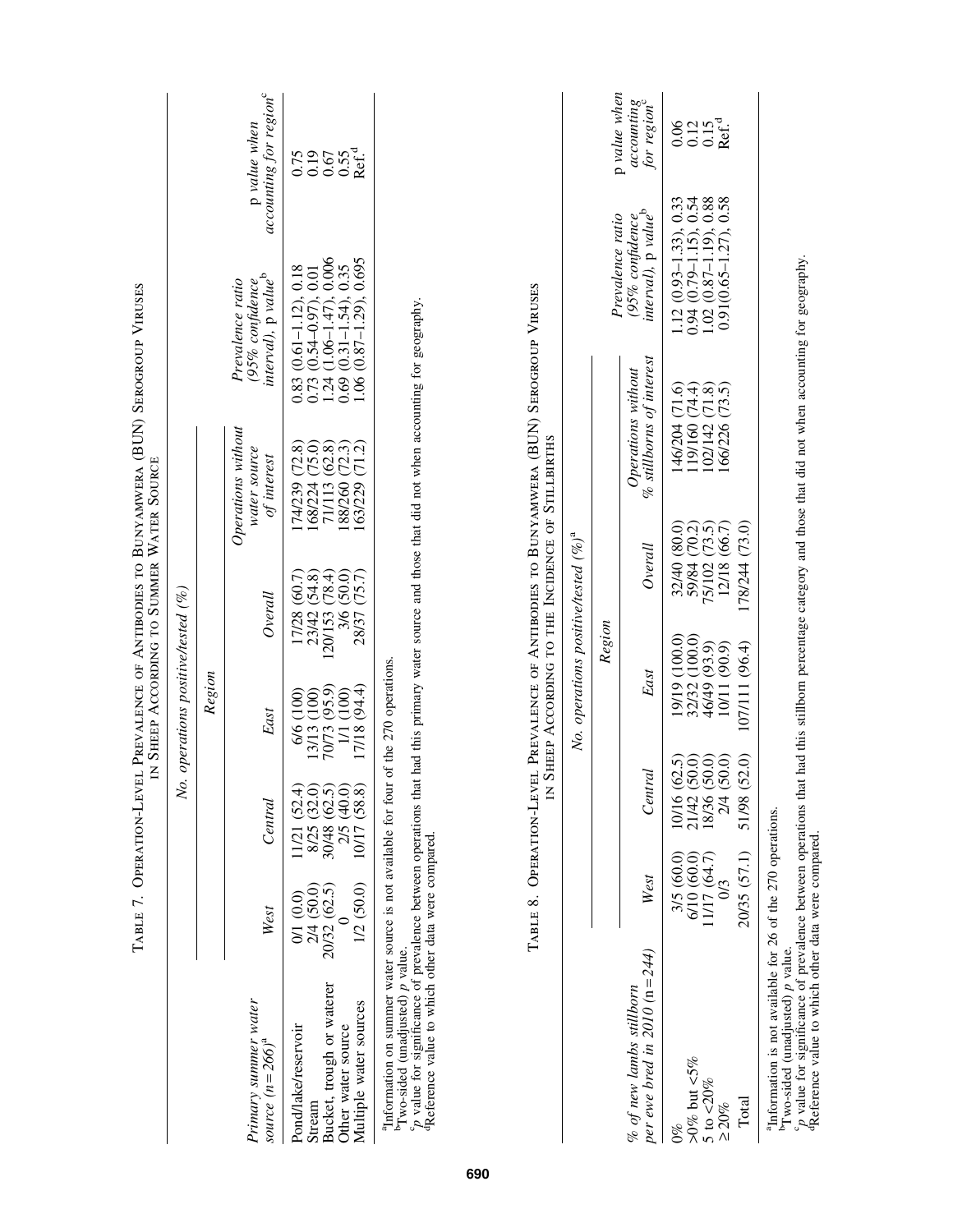|                                                                                         |             |             | No. (%) operations with BUN serogroup<br>virus-specific antibodies |               |                            |
|-----------------------------------------------------------------------------------------|-------------|-------------|--------------------------------------------------------------------|---------------|----------------------------|
|                                                                                         |             |             | Region                                                             |               | p value when<br>accounting |
| <i>Treatment</i>                                                                        | West        | Central     | East                                                               | Overall       | for region                 |
| Insecticides or other chemical products<br>were applied to sheep to control insects     | 11/20(55.0) | 31/55(56.4) | 27/29 (93.1)                                                       | 69/104 (66.4) | 0.35                       |
| Insecticides or other chemical products were<br>not applied to sheep to control insects | $\Omega$    | 5/7(71.4)   | 4/4(100.0)                                                         | 9/11(81.8)    |                            |
| Total <sup>a</sup>                                                                      | 11/20(55.0) | 36/62(58.1) | 31/33 (94.0)                                                       | 78/115 (67.8) |                            |

Table 9. Association Between Operation-Level Seroprevalence and Insect Control

<sup>a</sup>Information is not available for 155 operations.

could be due to the greater abundance of white-tailed deer and *An. quadrimaculatus* in this region. Other mosquito species implicated as vectors of CVV include *An. punctipennis*, *Ochlerotatus* (*Oc.*) *sollicitans*, *Oc. taeniorhynchus*, and *Oc. trivittatus* (Ngo et al. 2006, Farfan-Ale et al. 2010, Andreadis et al. 2014). *An. punctipennis* occurs throughout most of the United States (Carpenter, 1955) and has been incriminated as the most likely mosquito vector of CVV in the northeastern United States on the basis of yearly isolation frequencies and spatial distribution patterns (Andreadis et al. 2014). Furthermore, although the preponderance of blood meals identified from this mosquito species in the northeast have been from white-tailed deer, Molaei and colleagues identified sheep-derived blood in 6% of *An. punctipennis* collected in New Jersey (Molaei et al. 2009). *An. punctipennis* is also a competent laboratory vector of CVV (Saliba et al. 1973). *Oc. sollicitans* and *Oc. taeniorhynchus* are common along the eastern seaboard (Carpenter 1955) and are also competent vectors of CVV (Yuill and Thompson 1970).

Several management factors were shown to be significantly associated with the presence of antibodies to BUN serogroup viruses once regional prevalence variations were accounted for. Sheep housed during the lambing season inside structures containing four walls and a roof with a door closed most of the time were more likely to have antibodies to BUN serogroup viruses than other sheep. Four-walled structures that have a roof and a door closed most of the time could facilitate increased animal–mosquito contact. Indeed, these structures could provide a suitable environment for overwintering mosquitoes, and the sheep inside these structures could provide a readily available blood source for the mosquitoes once they emerge in the spring. Sheep classified as herded/open-range were less likely than other sheep to have antibodies to BUN serogroup viruses. Herded/open-range sheep roam freely on unfenced lands (usually prairies) that are typically covered with perennial grass but have few, if any, trees and man-made structures. Thus, one explanation why herded/open-range sheep are less likely to be seropositive than other sheep is because they are raised on land that has less shade and therefore potentially fewer mosquito resting sites than other areas. Land used for herded/open-range sheep often has higher wind activity than other areas due to the sparse amount of tall vegetation and made-made structures and this could also potentially reduce the amount of mosquito activity.

There was no association between seroprevalence and the percentage of new lambs that were stillborn in the previous lambing season. These data could indicate that BUN serogroup virus infections are frequently asymptomatic or that limited BUN serogroup virus activity occurred in 2010. Alternatively, these data could indicate that most BUN serogroup virus infections often occurred outside of the pregnancy period. In this regard, the natural lambing season in the United States usually occurs from February to May, whereas the large majority of CVV isolations have been made from mosquitoes collected during the late summer and early fall (Calisher et al. 1986, Ngo et al. 2006, Andreadis et al. 2014). For instance, in Connecticut, CVV activity peaked in August to mid-September (Andreadis et al. 2014). Another explanation for our findings is that most stillbirths were either due to other pathogens or noninfectious factors. One limitation of our study is that the questionnaire was limited to general stillbirths rather than those characterized by arthrogryposis, which is the most common musculoskeletal defect observed in CVV-infected sheep (Edwards et al. 1989, Chung et al. 1990a, b). The inclusion of all stillbirths could have contributed to the lack of association, and a positive correlation may have been observed if our analysis was restricted to stillbirths characterized by arthrogryposis.

BUN serogroup virus activity was detected on 69 of 104 (66.4%) operations that applied insecticides or other chemical products to sheep and on nine of 11 (81.8%) operations that did not use these products. This difference is not significant, and, therefore, our study provides no evidence that insecticides reduce the likelihood of virus exposure. Because insecticide use is a practice adopted on most sheep operations, the number of insecticide-free operations was restricted to 11. This small sample size would have reduced the power of our analysis. Therefore, additional work is needed to assess more accurately the relationship between insecticide use and BUN serogroup virus exposure in sheep.

Fourteen sheep were seropositive for LOKV (11 in the eastern United States, two in the central United States, and one in the west). Prior to this study, LOKV activity had only been detected in the western and central United States (Crane et al. 1983, Calisher et al. 1986, Kramer et al. 1990, Johnson et al. 2014). Thus, these data indicate that the geographic distribution of LOKV is wider than previously recognized. Three sheep were seropositive for MDV (two in the east and one in the central United States). Previously, MDV was not known to occur east of Texas (Calisher et al. 1986), and, therefore, these data indicate that the geographic distribution of MDV is also wider than previously reported. Four sheep were seropositive for NORV, and all were from operations in the west. These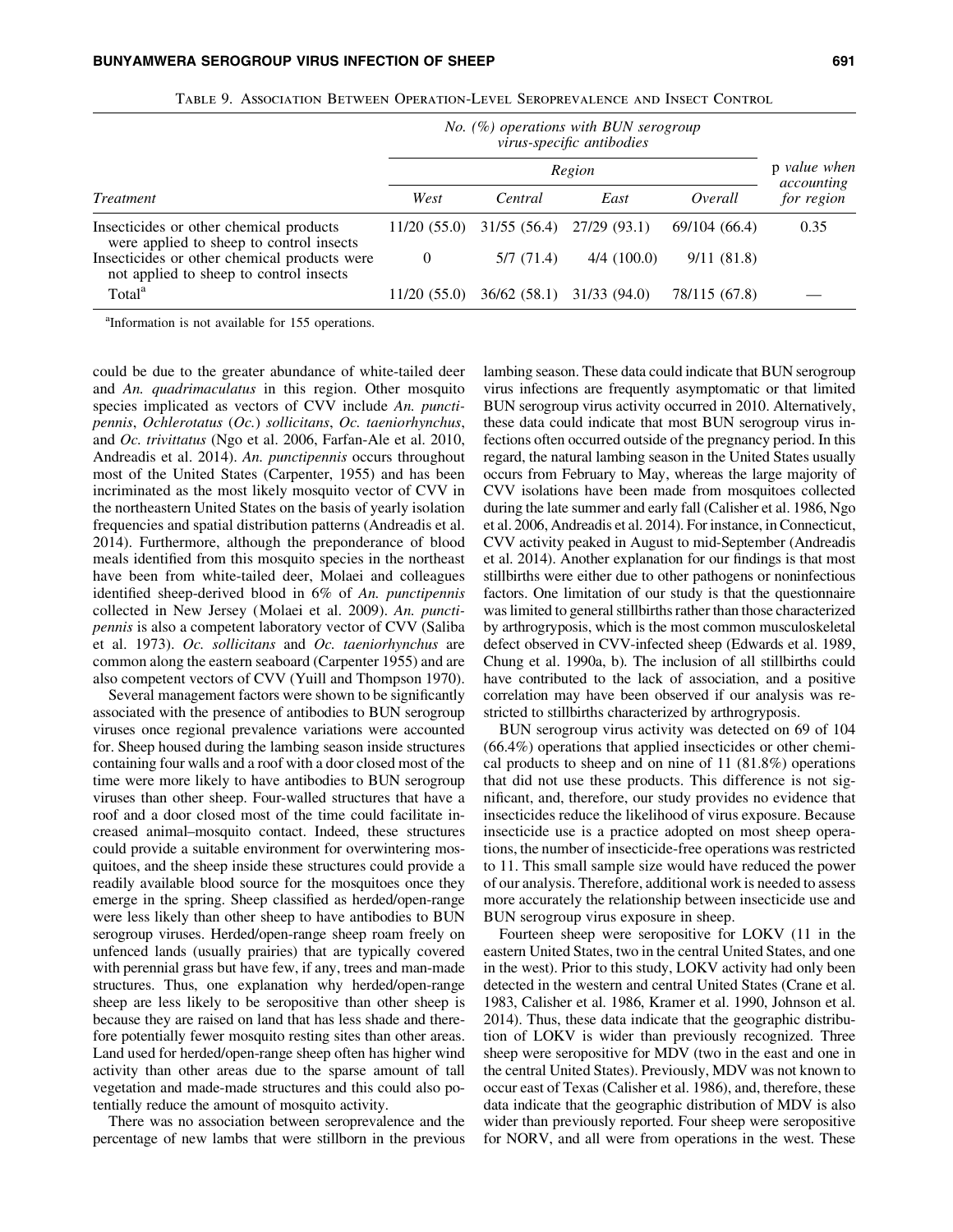findings support previous studies that have shown that NORV activity is restricted to the western states (Calisher et al. 1974, Campbell et al. 1991). Antibodies to POTV were detected in nine sheep. Seven sheep were from operations in the east and two were from operations in the central United States, consistent with known geographic distribution of POTV (Francy et al. 1990, Harrison et al. 1995, Mitchell et al. 1996, 1998, Wozniak et al. 2001, Armstrong et al. 2005, Ngo et al. 2006). This is the first study to provide evidence that sheep are susceptible to POTV infection. Antibodies to TENV were not detected in any sheep. One explanation for this finding is that sheep are not a preferred source of blood for the principal vectors of TENV. Alternatively, TENV may replicate poorly, if at all, in sheep. Another, perhaps more likely, explanation is because most sheep sampled in this study were from states outside of the known geographic range of TENV. This virus has been reported in seven states in the southeast: Alabama, Florida, Georgia, Louisiana, Mississippi, South Carolina, and Texas (Calisher et al. 1986, Wozniak et al. 2001). However, almost all isolates have come from Alabama, Florida, and Georgia, three states not represented in our study.

The majority (64%) of sera analyzed by comparative PRNT had antibodies to an undetermined BUN serogroup virus(es). A likely explanation for these findings is that most of the sheep from which these sera were collected had been exposed to two or more BUN serogroup viruses. If this is true, we consider it most likely that the sheep had been exposed to CVV and either LOKV or POTV because our data indicate that these viruses are more widespread and frequently associated with ovine infections than the other viruses included in this study. Another explanation is that an unrecognized BUN serogroup virus occurs in the United States. Similar to our observations, a high proportion of sheep and horses in the Yucatan Peninsula of Mexico in 2007–2008 were shown to have antibodies to an undetermined BUN serogroup virus (Blitvich et al. 2012b). Blackmore and Grimstad (1998) have provided some insight into the antibody responses in vertebrates challenged sequentially with different BUN serogroup viruses. In these studies, white-tailed deer were inoculated with POTV or CVV and, 5– 7 months later, inoculated with the alternate virus. Seven days after the secondary inoculation, the mean reciprocal antibody titers in deer sequentially inoculated with POTV then CVV were 206 ( $\pm 60$  standard error [SE]) and 96 ( $\pm 16$  SE), respectively. It is important to note the approximate two-fold difference in mean antibody titers in these deer because many of the sheep in our study with antibodies to an undetermined BUN serogroup virus also exhibited a two-fold difference between their highest and second highest PRNT titer.

# **Conclusions**

We provide evidence that BUN serogroup viruses commonly infect sheep in the United States and have identified a number of factors positively correlated to antibody status. The data generated in this study could assist producers in the implementation of strategies that reduce the likelihood of BUN serogroup virus infection and improve the health and management practices of sheep.

## Acknowledgments

This study was supported by a grant from the Iowa Livestock Health Advisory Committee. The authors wish to thank the State and Federal personnel who visited sheep operations and collected the data and blood samples, and the sheep producers themselves who voluntarily participated in the study. The authors also thank Robert B. Tesh from the University of Texas Medical Branch in Galveston, Texas, for providing isolates of LOKV, MDV, NORV, POTV, and TENV.

#### Author Disclosure Statement

No competing financial interests exist.

## References

- Andreadis TG, Armstrong PM, Anderson JF, Main AJ. Spatialtemporal analysis of cache valley virus (Bunyaviridae: Orthobunyavirus) infection in anopheline and culicine mosquitoes (Diptera: Culicidae) in the northeastern United States, 1997–2012. Vector Borne Zoonotic Dis 2014; 14:763–773.
- Armstrong PM, Andreadis TG, Anderson JF, Main AJ. Isolations of Potosi virus from mosquitoes (Diptera: Culicidae) collected in Connecticut. J Med Entomol 2005; 42:875–881.
- Beaty BJ, Calisher CH, Shope RE. Arboviruses, In: Lennette E, ed. *Diagnostic Procedures for Viral and Rickettsial Diseases*. Washington DC: American Public Health Association, 1995: 189–212.
- Blackmore CG, Grimstad PR. Cache Valley and Potosi viruses (Bunyaviridae) in white-tailed deer (*Odocoileus virginianus*): Experimental infections and antibody prevalence in natural populations. Am J Trop Med Hyg 1998; 59:704–709.
- Blackmore CG, Blackmore MS, Grimstad PR. Role of *Anopheles quadrimaculatus* and *Coquillettidia perturbans* (Diptera: Culicidae) in the transmission cycle of Cache Valley virus (Bunyaviridae: Bunyavirus) in the midwest, USA. J Med Entomol 1998; 35:660–664.
- Blitvich BJ, Lorono-Pino MA, Garcia-Rejon JE, Farfan-Ale JA. Nucleotide sequencing and serologic analysis of Cache Valley virus isolates from the Yucatan Peninsula of Mexico. Virus Genes 2012a; 45:176–180.
- Blitvich BJ, Saiyasombat R, Travassos da Rosa A, Tesh RB, et al. Orthobunyaviruses, a common cause of infection of livestock in the Yucatan peninsula of Mexico. Am J Trop Med Hyg 2012b; 87:1132–1139.
- Buescher EL, Byrne RJ, Clarke GC, Gould DJ, et al. Cache Valley virus in the Del Mar Va Peninsula. I. Virologic and serologic evidence of infection. Am J Trop Med Hyg 1970; 19:493–502.
- Calisher CH, Lindsey HS, Ritter DG, Sommerman KM. Northway virus: A new Bunyamwera group arbovirus from Alaska. Can J Microbiol 1974; 20:219–223.
- Calisher CH, Gutierrez E, Francy DB, Alava A, et al. Identification of hitherto unrecognized arboviruses from Ecuador: Members of serogroups B, C, Bunyamwera, Patois, and Minatitlan. Am J Trop Med Hyg 1983; 32:877–885.
- Calisher CH, Francy DB, Smith GC, Muth DJ, et al. Distribution of Bunyamwera serogroup viruses in North America, 1956–1984. Am J Trop Med Hyg 1986; 35:429–443.
- Campbell GL, Hardy JL, Eldridge BF, Reeves WC. Isolation of Northway serotype and other Bunyamwera serogroup bunyaviruses from California and Oregon mosquitoes, 1969– 1985. Am J Trop Med Hyg 1991; 44:581–588.
- Campbell GL, Mataczynski JD, Reisdorf ES, Powell JW, et al. Second human case of Cache Valley virus disease. Emerg Infect Dis 2006; 12:854–856.
- Carpenter SJ, LaCasseWJ. *Mosquitoes of North America (North of Mexico).* Berkeley, CA: University of California Press, 1955.